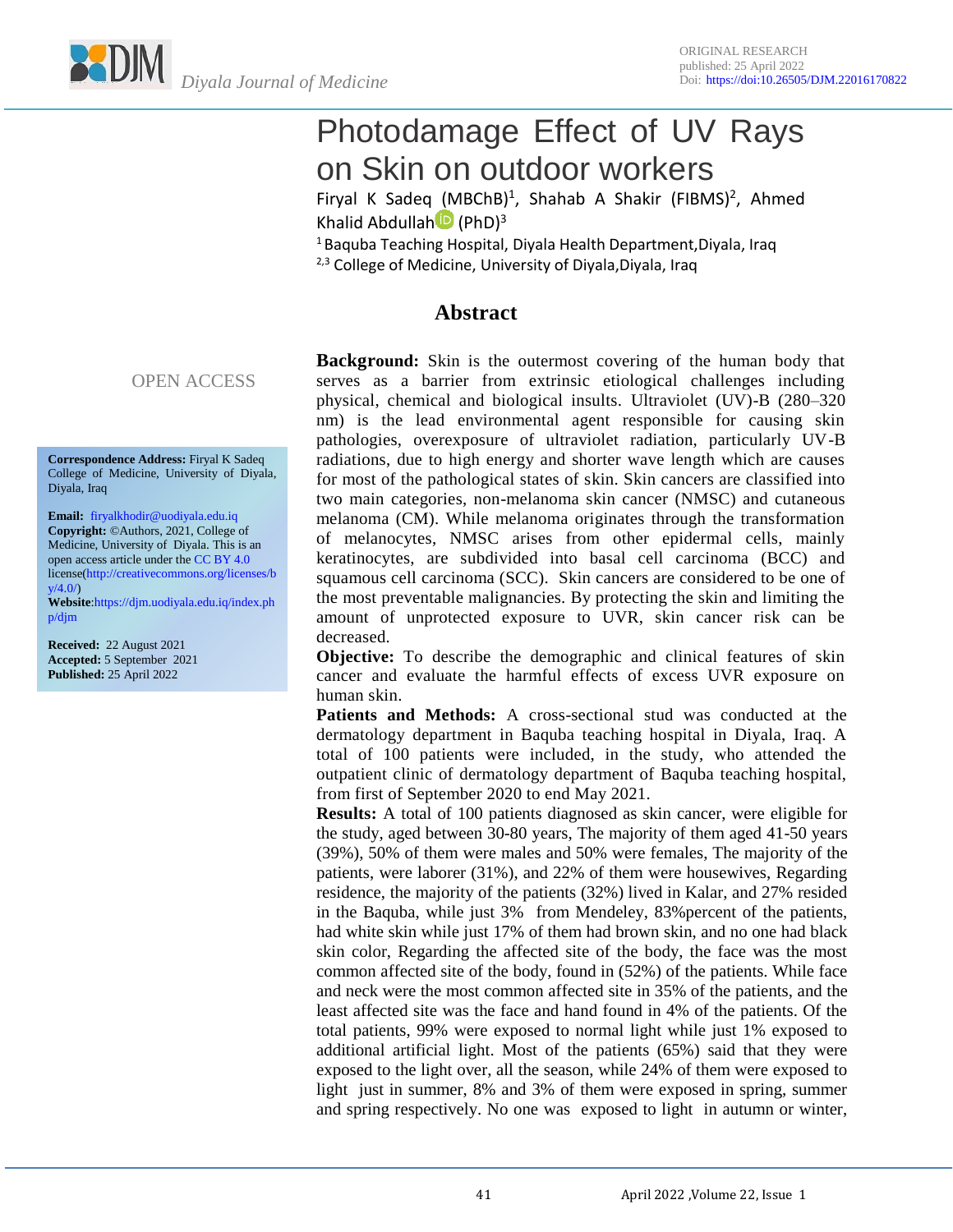Just 4% of the patients had family history of skin cancer. There were 79% of the patients diagnosed as basal cell carcinoma; 14% had actinic keratosis, 5% had sun burn; and 2% had seborrheic keratosis. Regarding the patients with (BCC), most of the patients aged less than 70 years. Females were 50.6% of the patients with BCC, while males were 49.4%. The mean age of females was  $(53.6\pm12.9 \text{ years})$  was the same for males  $(53.6\pm11.6 \text{ years})$ , females were affected by BCC in  $\leq 50$  and  $\geq 70$  age group more than males, while males were affected more in 50-69 age group. Sixty-five percent of the patients had white skin while just 14% of them had brown skin. Regarding the affected site of the body, the face was the most common affected site of the body, found in (53.2%) of the patients, while face and neck were the most common affected site in 34.2% of the patients, and the least affected site was the face and hand found in 5.1% of the patients.

**Conclusion:**Outdoor workers, especially those without protective measures, and in high altitude areas, are more liable to develop skin cancer especially basal cell carcinoma, so it is important to use sun-protective measures.

**Keywords:** Photodamage, UV Rays ,Skin

# **Introduction**

 Skin is the outermost covering of the human body that serves as a barrier from extrinsic etiological challenges including physical, chemical and biological insults[1].

 Ultraviolet (UV)-B (280–320 nm) is the lead environmental agent responsible for causing skin pathologies, overexposure of ultraviolet radiation particularly UV-B radiations due to high energy and shorter wavelength which are causes for most of the pathological states of skin [1,2].

 Ultraviolet radiation (UV) exposure is recognized as a major environmental risk factor for both melanoma and keratinocyte cancers (Melanoma and non-melanoma skin cancers), both tumor entities currently represent the most common type of cancer among fair-skinned populations, with exceedingly increasing incidence rates worldwide in recent decades [3,4].

The rising incidence rates of non-melanoma skin cancers are probably caused by a combination of increased exposure to ultraviolet (UV) or sun light, increased outdoor activities, changes in clothing style, increased longevity, ozone depletion, genetics and in some cases, immune suppression [4,5].

 Skin cancers are classified into two main categories, non-melanoma skin cancer (NMSC) and cutaneous melanoma (CM). While melanoma originates through the transformation of melanocytes, NMSC arises from other epidermal cells, mainly keratinocytes. Malignancies of keratinocytes, depending on the originating epidermal layer, are subdivided into basal cell carcinoma (BCC) and squamous cell carcinoma (SCC) [6].

 Basal cell carcinoma is the most common malignancy in Caucasians worldwide, Squamous cell carcinoma is the second most common epidermal cancer, with an incidence of approximately 1035 or 472 per 100,000 person-years in men and women, respectively. Primary risk factors for both basal cell carcinoma and squamous cell carcinoma include light skin color, UV radiation exposure, and chronic immunosuppression [7].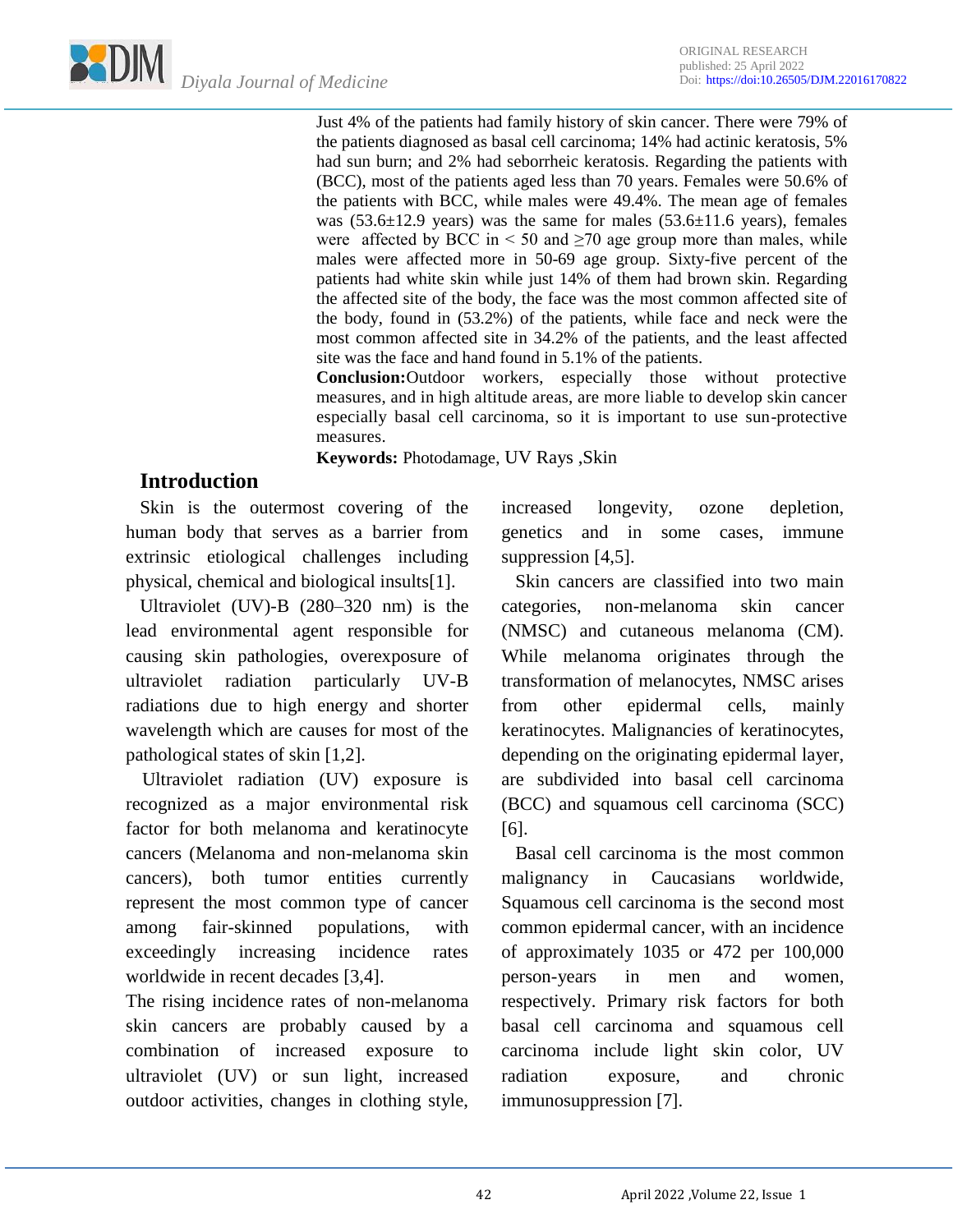*Diyala Journal of Medicine*

 Melanoma is much more common in whites than in other ethnic groups. Overall, the lifetime risk of developing melanoma is about 2.4% in Caucasians, 0.1% in Blacks, and 0.5% in Hispanics [8].

Skin cancers are considered to be one of the most preventable malignancies. By protecting the skin and limiting the amount of unprotected exposure to UVR, skin cancer risk can be decreased [9].

 The primary purpose of screening is to detect skin cancers earlier in their clinical course than would happen in usual care, allowing earlier and more effective treatment and thereby leading to a reduction in skin cancer morbidity and mortality [10].

Visual whole-body skin examination is the most common method for skin cancer screening performed by primary care physicians to identify and manage patients at high risk for future melanoma through clinical assessment. These risks include a person's age and sex, history of previous melanoma and no melanoma skin cancer; family history of melanoma, number of nevi (common and atypical), skin and hair pigment, response to sun exposure, and evidence of actinic skin damage [11].

 A variety of treatment options are available and include surgical excision, cry therapy, radiation therapy (RT), and topical agents. Although surgical excision is considered to be the primary treatment approach for curative treatment of BCC and cSCC, RT can play an integral role in both the definitive and adjuvant settings [12].

## **Patients and Methods**

 A cross-sectional study was conducted at dermatology department in Baquba teaching hospital,32%from Kalar city and 27% reside in the Baqaba, while 3%from mendeley, Diyala province, Iraq.

 The target population was the patients who attended the outpatient clinic of dermatology department of Baquba teaching hospital. A total of 100 patients were included in the study from 1st September, 2020 to  $31<sup>st</sup>$  May, 2021.

Data were collected from medical records and questionnaires. Data collection was done through interviews with patients directly using a questionnaire that was used before for study skin cancer.

 Informed consent was taken from patients to participate in the study and they were informed that their identity would not be revealed and that work was done for research purpose. The questions were in Arabic l and English copy, and consisted of two parts:

The first part included socio-demographic characteristics of the patients: age, sex, occupation.

 The second part was designed to collect information about patients and skin cancer characteristics and clinical features: family history, type of skin, site of the body exposed to sun, exposure season, source of UV, previous plastic surgery, use of protection.

Administrative approvals were granted from the following:

Approval of administration obtained from Diyala Health Directorate.

 Verbal consent was obtained from patients after explaining study objectives. All personal information was kept anonymous. Data were exclusively used for the sake of this study.

### **Statistical analysis**

 Data were fed to the computer and were analyzed using IBM SPSS software package (statistical package for social sciences program) version 24, and Microsoft Excel (2016).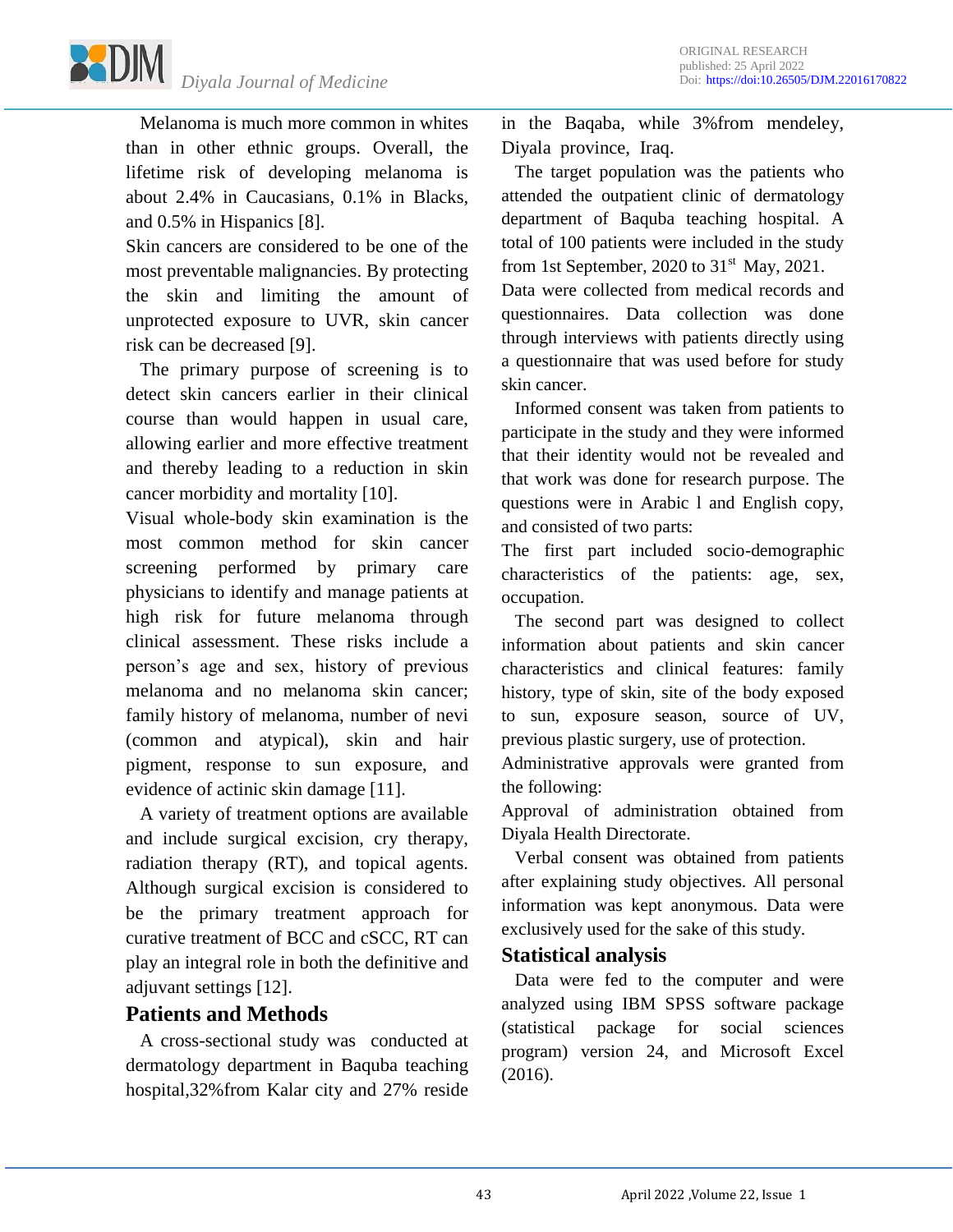

 Qualitative data were expressed as frequency and percentages by frequency table. Graphically, the data were presented as bar and pie diagrams. Quantitative variables were presented as means and standard deviations (SD).

## **Results**

 A total of 100 patients diagnosed as photodermatosis, malignancies and nonmalignancies skin cancer, were eligible for the study, aged between 30-80 years; majority of them aged 41-50 years (39%), 50% of the patients were males and 50% were females.

 The majority of the patients were laborer (31%), and 22% of them were housewives. Eighty-three percent of the patients had type-III skin, while just 17% of them withtype-IV, and no one had type- III colour.

 Regarding the affected site of the body, the face was the most common affected site of the body, found in (52%) of the patients, then face and neck were the most common affected site in 35% of the patients, and the

least affected site was the face and hand found in 4% of the patients, the majority of the patients (62%) exposed to the sun from 6- 8 hours. Of the total patients, 99% were exposed to normal light while just 1% was exposed to additional artificial light.

Most of the patients (65%) said that they were exposed to the light over all the season, 24% of them were exposed to light just in summer, 8% and 3% of them were exposed in (spring and summer), spring respectively. No one was exposed in autumn or winter.

 Just 4% of the patients had a family history of skin cancer, and no one had a history of plastic surgery. Regarding equipment protection, 13% of the patients wear a Ghutra, 8% of them wear hat, and no one wears glasses or mask.

 There were 79% of the patients diagnosed as basal cell carcinoma. 14% had actinic keratosis, 5% had sun burn, and 2% had seborrheic keratosis, as shown in Table (1).

| <b>Diagnosis</b>     | No. |       |
|----------------------|-----|-------|
| <b>BCC</b>           |     | 79%   |
| Actinic keratosis    |     | 14%   |
| Sun burn             |     | 5 %   |
| Seborrheic keratosis |     | $2\%$ |

**Table (1):** Distribution of the patients according to the diagnosis

Regarding the patients with BCC, their mean age was  $53.4 \pm 12.1$  years (range 35-79), and most of the patients aged less than 70 years. Females were 50.6% of the patients with BCC, while males were 49.4%. The mean±SD age of females was  $(53.6 \pm 12.9$  years) and the same for males  $(53.6 \pm 11.6 \text{ years})$ . Females were affected by BCC at  $\leq 50$  and  $\geq 70$  age group more than males, while males were affected more in 50-69 age group. Sixty-five percent of the patients had type-III skin while just 14% of them with type skin. Of the total patients with BCC, 5.1% had a positive family history.

Regarding the affected site of the body, the face was the most common affected site of the body which accounts (53.2%), while the face and neck accounted 34.2% of the patients, and the least affected site was the face and hand in which accounted 5.1% of the patients Table (2).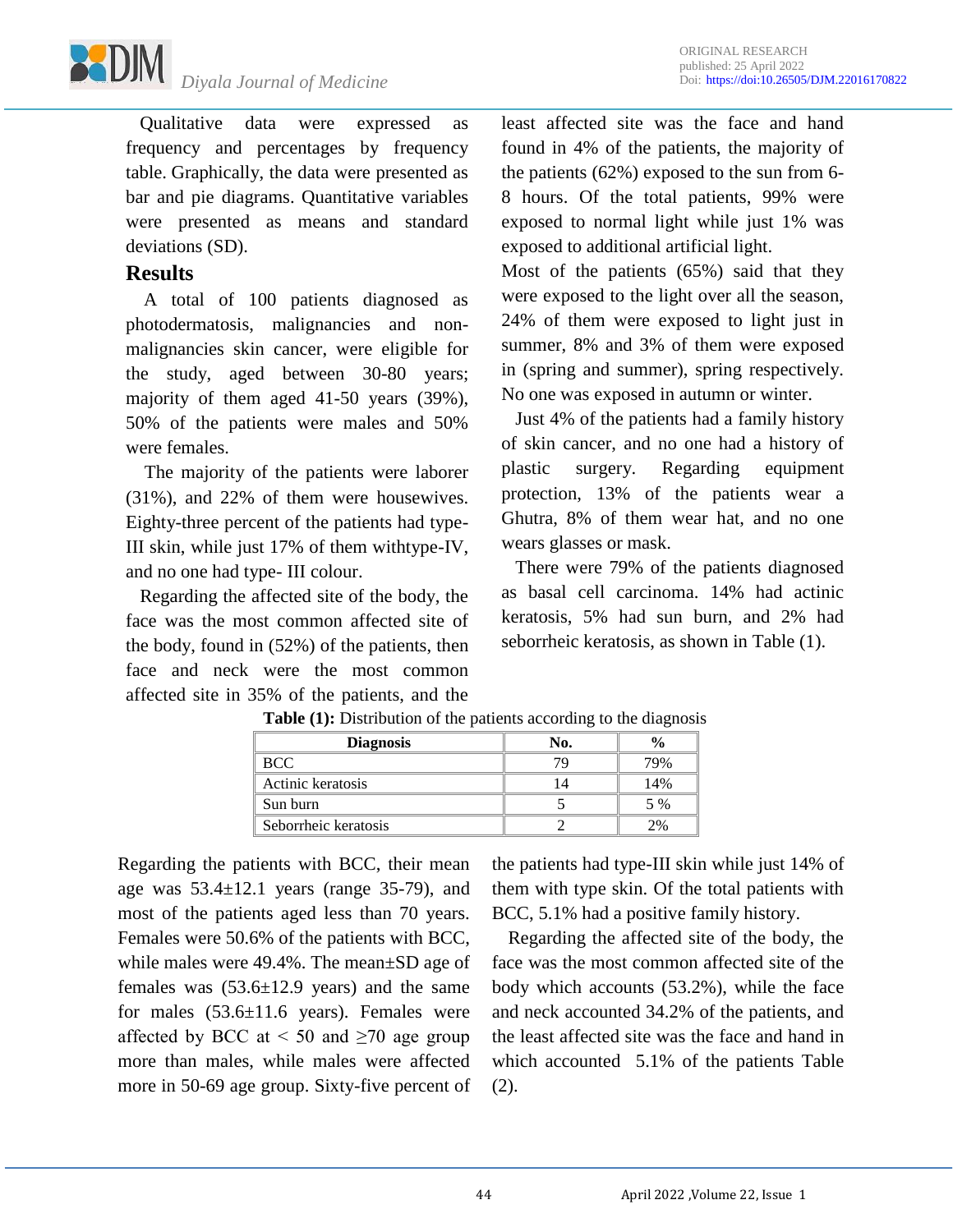| <b>Exposed part of the body</b> | No. |      |
|---------------------------------|-----|------|
| face                            |     | 53.2 |
| face & neck                     |     | 34.2 |
| face & head                     |     | -6   |
| face& hand                      |     |      |
| Total                           |     |      |

**Table (2):** Distribution of the patients with BCC according to their affected part of the body

Regarding residence, the majority of patients (30.4%) lived in Kalar, and 26.6% resided in the Baquba, while just 3% were from Mendeley, as shown in Table (3).

**Table (3):** Distribution of the patients with BCC according to their residence

| <b>Residence</b> | No. | $\frac{0}{0}$ |
|------------------|-----|---------------|
| Kalar            | 24  | 30.4          |
| Baquba           | 21  | 26.6          |
| Hamrin           | 13  | 16.5          |
| Khanaqin         | Ω   | 11.4          |
| Saadia           |     | 6.3           |
| Jalawla          |     | 5.1           |
| Mendeley         | 2   | 3             |
| Total            | 79  | 100           |

# **Discussion**

 Solar ultraviolet radiation is the main cause of skin cancer, that is a major health problem especially for outdoor workers, whose exposure is habitual during the hours around solar noon where solar UV radiation is most intense. The only way to prevent this problem is by the better use of sun protection [13].

 In the present study, 79% of the patients were diagnosed as basal cell carcinoma, 14% had actinic keratosis, 5% had sun burn, and 2% had seborrheic keratosis, the (Henning J S, 2010) study found out that 8% (n=205) of the total visits were for skin cancer. This includes: basal cell carcinoma, squamous cell carcinoma, mycosis fungoides and melanoma. Actinic keratosis comprised 5% of the total visits (n=129), (Grandahl, K., 2018) study [13] found that 88.9% of the patients had a history of sunburn at work.

 The current study found out the equipment protection, 13% of the patients wear Ghutra, 8% of them wear hat, no one wear glasses or mask, these results were comparable with what was found by (Grandahl, K., 2018) study [13], which reported the proportion of outdoor workers that use sun protection at work, was for shade seeking around noon 4.2%, sunscreen 34.5%, wide-brimmed hat 25.3%, and long trousers and shirt with sleeves 42.4%.

 Similar to the present study, which found out the majority of the patients were labourers and farmers, the previous study (Papadopoulos I., 2020) reported that the majority of people who were mainly engaged in building work and farming.

 The current study demonstrated that BCC consisted (79%) of the lesion that caused by UV exposure, in contrast to Al Hasnawi S (Al Hasnawi S, 2009) [14] who reported that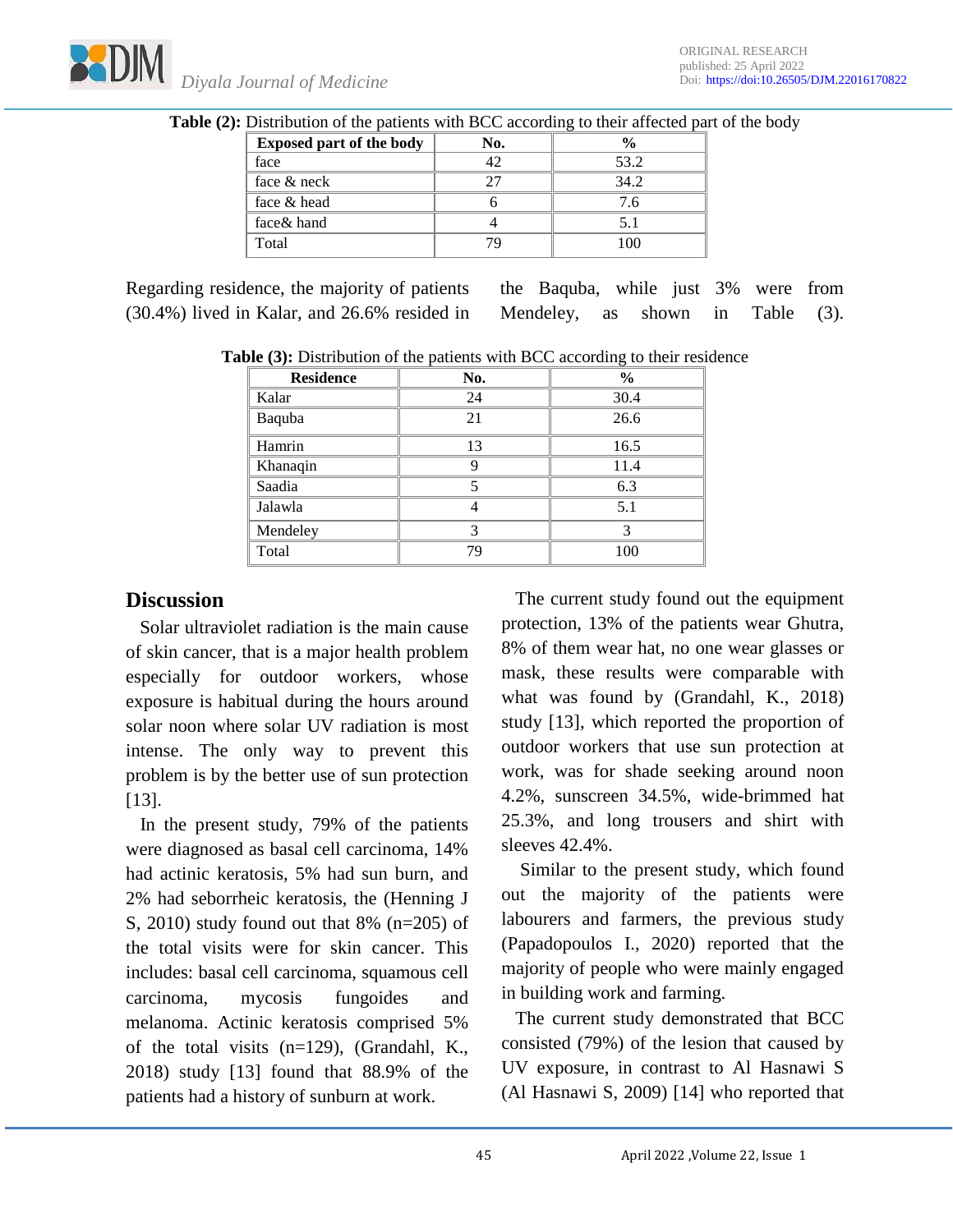

the BCC was the commonest skin cancer in Iraq, BCC was 43% of all skin cancers.

The current study found out that 79 patients, diagnosed as BCC were enrolled in current study in a period of 9 months, while Al-Zoubaidi MS et al study (Al-Zoubaidi MS, 2016) [15] demonstrated that 39 patients with basal cell carcinoma were found in a period of 22 months, the study was done carried out at department of Dermatology in Baghdad Teaching Hospital, Medical City. But, another study carried out in Pakistan (Laishram R, 2010) [16] found that SCC was the most common consisting of 43.6% cases followed by BCC with 32.6% cases.

 The mean age of patients with BCC was 53.4±12.1 years (range 35-79), while Al-Zoubaidi MS study (Al-Zoubaidi MS, 2016) [15] showed that their ages ranged from 30-87 with a mean and SD of  $64.114 \pm 12.68$ years. In the latter the patients were older than the patients in the current study. Although elderly patients spend more time sitting in shaded areas and not working in outdoors so the risk of skin cancers increases with lifelong accumulated UVB dose.

 Similar to present study, a study carried out by previous Mohammed HA study (Mohammed HA,2017) [17] found that the patients age ranged from 10 to 84 years with mean age of  $55.64 \pm 14.6$  and most of them were above forty years old.

 The current study noted that there was no predominance among sex (50.6% females and 49.4% males, while significant predominance among males was reported by a study carried out by Al-Zoubaidi MS et al study (Al-Zoubaidi MS, 2016) 15 who found that 82% males and 18% females with maleto-female ratio 4:1. While Mohammed HA et al study (Mohammed HA,2017) reported that there were 44.74% males and 55.26% females.

 The current study demonstrated that the most common affected site was the face (53.2%). This finding was in agreement with others 15 who found that 72.6% of the lesions were located on the face. Similarly, other studies [16,17] demonstrated that BCC was most commonly implicated in the face. Mohammed HA et al study [17], found that 94.73% of lesions were located in the sun exposed areas and 5.27% in other areas of the body.

 These results supported the fact that the most common cause of skin cancer is sun exposure.

 In the present study, the second affected location was face and neck (34.2%) followed by face and hand 5.1%, while Al-Zoubaidi MS study [15] showed that the second affected site was the scalp that found in 16.12% of the total lesions and the rest of the lesions (11.3%) distributed on the different sites of the body (neck and hand).

 Although the current study agrees with another study [15] in that the common site affected was face, other distribution was different, it might be related to the methods which the two studies were calculated by.

 In the present study, males and females were the same age in contrast to Al-Qarqaz F study [18] that reported males tend to get BCC at a younger age than females.

 In the present study 65% of the patients were exposed to the light over all the season, 24% during the summer-time, also (Henning J S, 2010) [19] found that the majority of the patients worked outdoors during the summertime.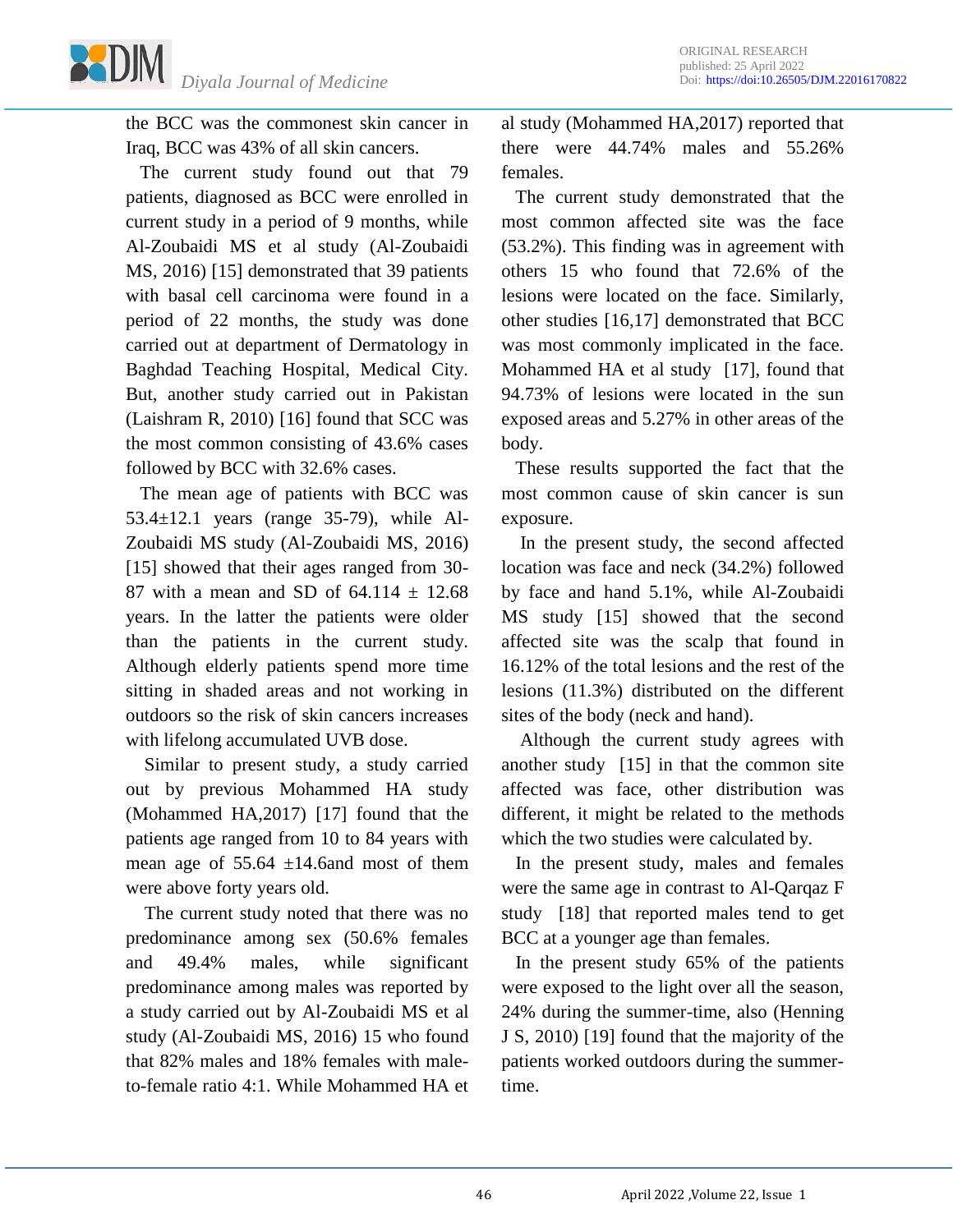

 The current study demonstrated that the majority of the patients (30.4%) live in Kalar which is a high latitude area mean that the frequency of its occurrence that depends on the geographical area; these results are consistent with those obtained in a study carried out by (Qureshi A, 2008) [20], in these areas people experience relatively high levels of sun exposure. Papadopoulos., 2020 study [21] carried out in Greek, demonstrated that since the increase in altitude is accompanied by an increase in exposure to ultraviolet radiation, one would expect that skin damage due to photoaging and precancerous and cancerous lesions would be the same in the two populations or slightly more pronounced in the highlands because of altitude.

### **Conclusions**

 We conclude that sun exposure diseases are associated with persons who are young and middle age group, laborers and farmers, resident in high altitude areas, those with white skin, face was mostly affected. And the exposure is mainly in summer season, the use of sun protection at work was largely neglected in outdoor workers and few of them used Ghutra or hat, basal cell carcinoma was the most common cancer in Diyala, found in young and middle age group, resident in high altitude areas, those with white skin and face was mostly affected, as the basal cell carcinoma is the most common skin cancer, it should be under constant study, in order to monitor its epidemiology and its trend.

## **Recommendations**

 Recommended strategies for personal sun protection, such as shade, clothing, sunglasses and sunscreen, further research

and data are required to assess the incidence of skin cancer and any associated factors, the effectiveness of personal sun protective measures.

**Source of funding:** The research was funded by ourselves and there is no other funding cover this study or manuscript preparation and publication.

**Ethical clearance:** The project for this study was taken from the College of Medicine/ University of Diyala ethical committee.

## **Conflict of interest:** Nill

## **References**

[1] Nazir Lone A., Tanveer Malik A., Shahid Naikoo H., Sharma Raghu R., Sheikh A. Tasduq, Trigonelline, a naturally occurring alkaloidal agent protects ultraviolet-B (UV-B) irradiation induced apoptotic cell death in human skin fibroblasts via attenuation of oxidative stress, restoration of cellular calcium homeostasis and prevention of endoplasmic reticulum (ER) stress, Journal of Photochemistry & Photobiology, B: Biology 202 (2020) 111720.

[2] Rivas M, Elisa Rojas, María C. Araya , Gloria M. Calaf, Ultraviolet light exposure, skin cancer risk and vitamin D production, Oncology Letters. 2015; 10: 2259-2264, DOI: 10.3892/ol.2015.3519.

[3]Thoonen K, Liesbeth van Osch,1 Rowan Drittij,2 Hein de Vries,1 and Francine Schneider, A Qualitative Exploration of Parental Perceptions Regarding Children's Sun Exposure, Sun Protection, and SunburnFront Public Health. 2021; 9: 596253, doi: 10.3389/fpubh.2021.596253.

[4] Leiter U, Thomas Eigentler, Claus Garbe, Epidemiology of skin cancer, Adv Exp Med Biol. 2014;810:120-40. doi: 10.1007/978-1-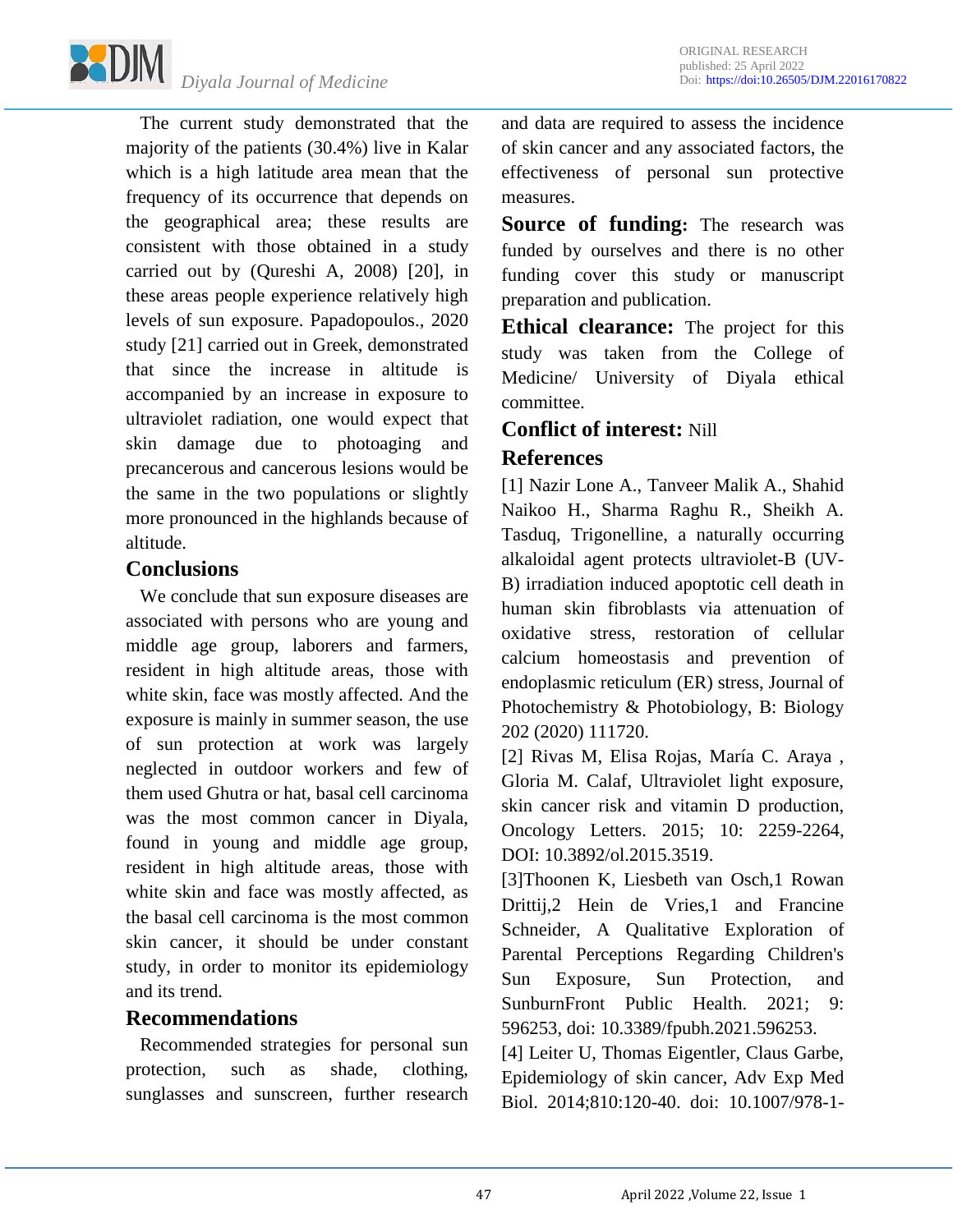

4939-0437-2\_7, DOI: 10.1007/978-1-4939- 0437-2\_7

[5] Ulrike Leiter , Ulrike Keim , Claus Garbe , Epidemiology of Skin Cancer: Update 2019, Adv Exp Med Biol. 2020;1268:123-139. doi: 10.1007/978-3-030-46227-7\_6

[6]Scherer D, Kumar R, Genetics of pigmentation in skin cancer, a review ,Mutat Res. 2010 Oct;705(2):141-153. doi: 10.1016/j.mrrev.2010.06.002.

[7] Lai V, William Cranwell , Rodney Sinclair, Epidemiology of skin cancer in the mature patient, Clin Dermatol. 2018;36(2):167-176. doi:

10.1016/j.clindermatol.2017.10.008

[8] Apalla Z, Aimilios Lallas, Elena Sotiriou, Elizabeth Lazaridou, Demetrios Ioannides, Epidemiological trends in skin cancer, Dermatol Pract Concept 2017;7(2):1-1.

[9]CDC, Skin cancer badic information, available at a state at a state at a state at a state at a state at a state at a state at a state at a state at  $\alpha$ 

www.cdc.gov/cancer/skin/basic\_info/index.ht m, accessed on April 2021

[10] Wernli KJ, Henrikson NB, Morrison CC, Screening for Skin Cancer in Adults: An Updated Systematic Evidence Review for the U.S. Preventive Services Task Force, Rockville (MD): Agency for Healthcare Research and Quality (US); 2016, 137.

[11] Richard A., Shellenberger, DO; Sweta Kakaraparthi, MD; and Karine Tawagi, MD, Melanoma Screening: Thinking Beyond the Guidelines, Mayo Clin Proc. 2017;92(5):693- 698 n,

doi.org/10.1016/j.mayocp.2017.01.017.

[12]Likhacheva A, Musaddiq Awan, Christopher A. Barker, Ajay Bhatnagar, Lisa Bradfield, Mary Sue Brady, Definitive and Postoperative Radiation Therapy for Basal and Squamous Cell Cancers of the Skin:

Executive Summary of an American Society for Radiation Oncology Clinical Practice Guideline, Practical Radiation Oncology (2020) 10, 8-20.

[13]Grandahl, K., Ibler, K.S., Laier, G.H., Ole Steen Mortensen O.S., Skin cancer risk perception and sun protection behavior at work, at leisure, and on sun holidays: a survey for Danish outdoor and indoor workers. Environ Health Prev Med. 2018; 23, 47, doi.org/10.1186/s12199-018-0736-x.

[14] Al Hasnawi S, Al khuzaie A, Al Mosawi A, Yonan O, Fadhil H, Sami S, The histopathological pattern of skin cancers in Iraq, New Iraqi Journal of Medicine,.2009; 5,2,84-86.

[15]Al-Zoubaidi MS (2016); Basal cell carcinoma and its subtypes in Iraqi population Int. J. of Adv. Res. 4 (Jan). 1002- 1010] (ISSN 2320-5407).

[16] Laishram R, Banerjee A, Punyabati P, Sharma L.D, Pattern of skin malignancies in Manipur, India: A 5-year histopathological review, Journal of Pakistan Association of Dermatologists 2010; 20: 128-132.

[17] Mohammed HA, Abu Deka FF, A Clinicopathologic Correlation of Basal Cell Carcinoma in a Sample of Iraqi Population, the iraqi P. medical journal. 2017;16,3.

[18]Al-Qarqaz F, Maha Marji, Khaldon Bodoor, Rowida Almomani, Wisam Al Gargaz, Diala Alshiyab, Jihan Muhaidat, Mohammad Alqudah, "Clinical and Demographic Features of Basal Cell Carcinoma in North Jordan", Journal of Skin Cancer, vol. 2018, Article ID 2624054, 5 pages, 2018.

[https://doi.org/10.1155/2018/2624054.](https://doi.org/10.1155/2018/2624054)

[19]Henning JS, Firoz BF. Combat dermatology: the prevalence of skin disease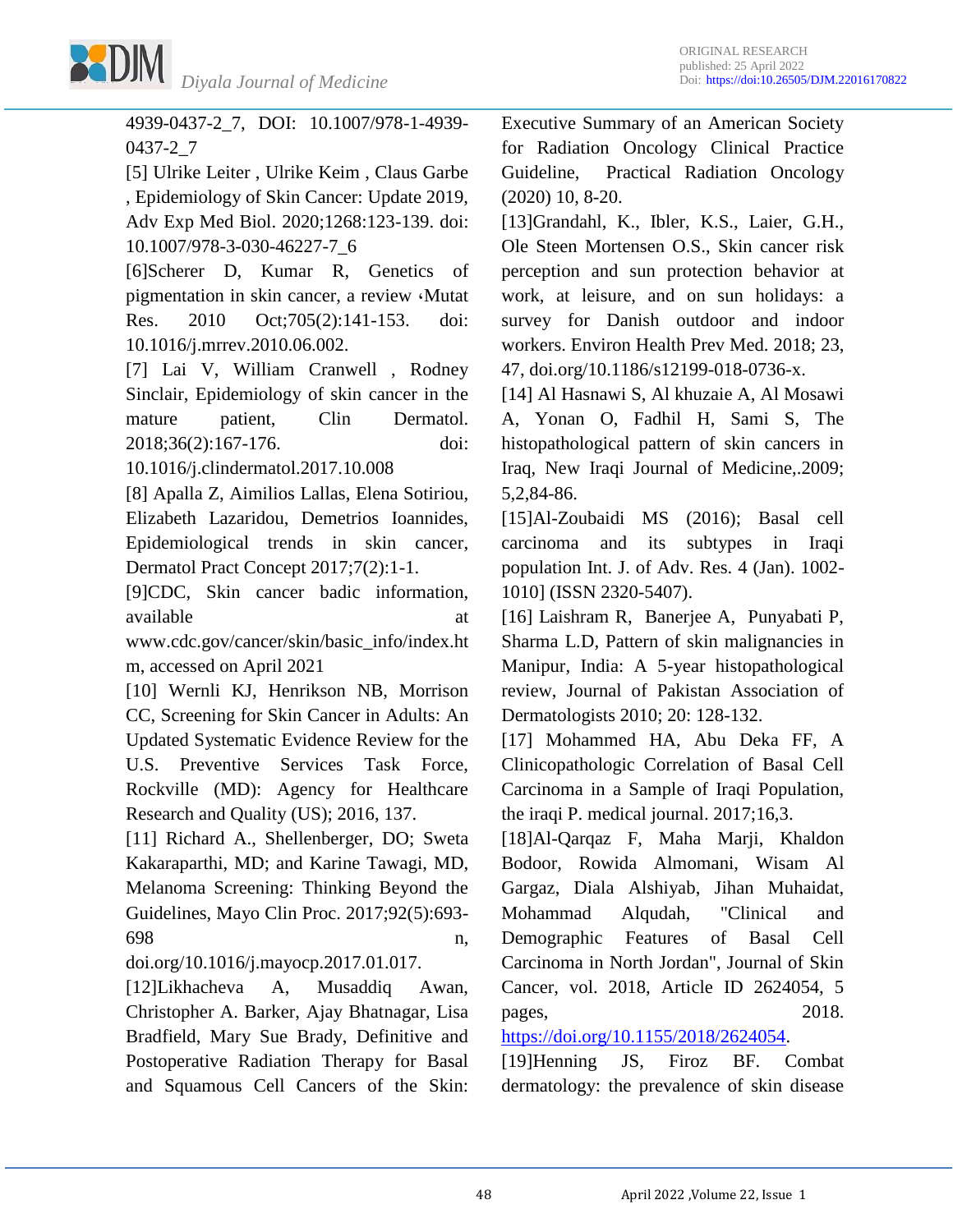

in a deployed dermatology clinic in Iraq. J Drugs Dermatol. 2010 ;9(3):210-4. [20] Qureshi A, Laden F, Colditz G, Hunter D J, Geographic Variation and Risk of Skin Cancer in US Women Differences Between Melanoma, Squamous Cell Carcinoma, and Basal Cell Carcinoma, Internal Medicine. 2008; 168(5):501-7, DOI:10.1001/archinte.168.5.501.

[21] Papadopoulos I., Comparative study on the effect of solar radiation on workers' skin at different altitudes. J Dermat Cosmetol. 2020;4(1):14‒18. DOI: 10.15406/jdc.2020.04.001.